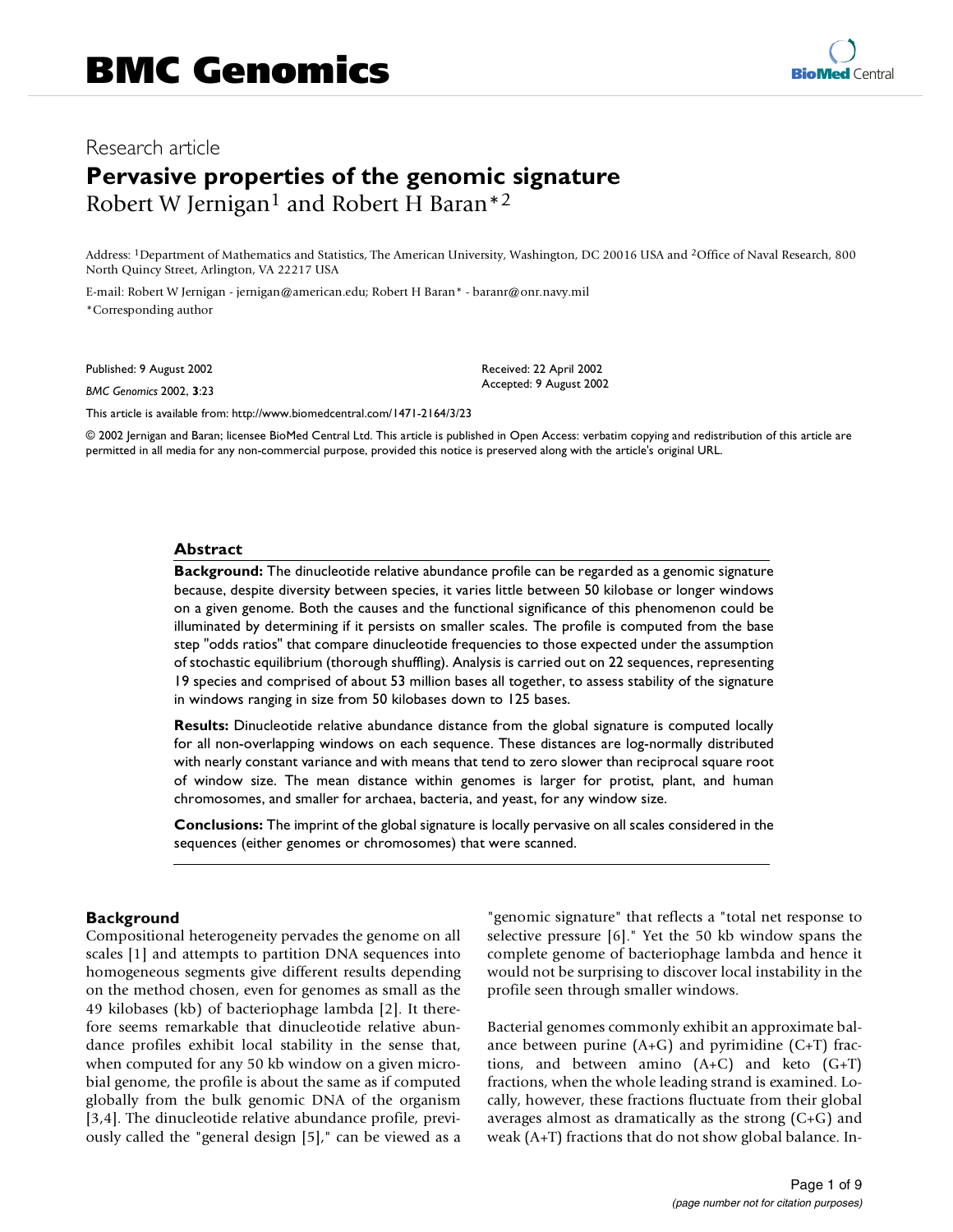deed, these compositional biases, extending over hundreds of kilobases, are strongly correlated with the direction of replication in some species [7]. Perhaps the stability of the dinucleotide relative abundance profile in 50 kb and longer windows conceals highly variable behavior on a shorter scale. By analogy, the variability of the profile within 50 kb windows could have as much functional significance as invariance between such windows.

The stability of the dinucleotide relative abundance profile could result from constraints on dinucleotide stacking energy and DNA helicity, context-dependent mutation pressures, and replication and repair mechanisms [3,4,6,8]. To gauge the influence of these or other factors in contributing to total net response, it again seems pertinent to ask whether stability persists on smaller scales than 50 kb. If it is reasonable to suppose that signature variation between species is due to differences in replication machinery, operating through local DNA structures and base step conformational tendencies [9], then we may expect to find stability on the scale of the machinery. For example, the proximity of dinucleotide relative abundance profiles in two samples could reflect the similarity of enzymes [10] that engage them in their replication processes. When these samples come from the same genome, which encodes the same enzymes, a close proximity should be expected.

Replicational constraints that act on all parts of the genome could also manifest themselves in codon usage preference. The genomic signature may be associated with codon usage to the extent that it embodies these constraints. Given that the signature "pervades both coding and noncoding DNA," its uniformity throughout the genome "cannot be explained by preferential codon usage [9]." The converse proposition, that codon usage is explained by dinucleotide relative abundance, is hardly more defensible, since dinucleotide frequencies do not determine trinucleotide frequencies [11]. Yet the replicational constraints could be a common factor underlying both phenomena. If the global signature pervades an open reading frame (ORF), the trinucleotide frequencies will to some extent express the signature as modulated by the local composition. (Codon usage may exhibit more diversity within genomes by virtue of its sensitivity to composition.) This kind of association would be supported by discovery of signature stability in windows smaller than the average ORF and negated by the breakdown of signature stability below some window size that far exceeds the typical ORF length, unless protein coding sequences are less sensitive to local replicational constraints than dinucleotide relative abundance [12].

Genomes are identifiable by their signatures and dissimilarity between signatures is used to estimate the evolu-

tionary distance between species [4,6]. If the imprint of the global signature is locally pervasive, down to the scale of the single gene or coding sequence, large deviations on that scale could highlight segments introduced by recent horizontal transfer from another species [13]. So-called filtration methods, based on dissimilarity measures computed from dinucleotide counts, have been employed for the alignment-free computation of evolutionary distances between homologous sequences [14,15]. The "transition matrix method" was a similar technique involving raw counts of amino acid pairs in protein primary sequences [16]. Phylogeny construction based on dinucleotide relative abundance distance ("delta-distance") would seem to have a similar intent although its application has been to whole genomes [9]. Mathematically, however, the use of relative abundance instead of raw abundance (frequencies or counts) is a subtle innovation that compensates for compositional variation. This subtle change has a profound effect and is essential to achieving logical results since whole genome comparisons based on raw abundance often fail to find a close proximity between closely related species.

Can the same improvement be achieved by dinucleotide relative abundance distance calculations in smaller windows? If so, a delta-scan of one bacterial genome could detect outliers bearing the imprint of a host or foreign signature. Whether this is practical depends on how the variability of the intra-genomic delta-distance grows with shrinking window size. Purely statistical considerations will limit the detectability of small scale deviations. From the investigations of Karlin *et al* [3,4,6,8,9,12,17] it is clear that delta-distances between 50 kb and larger windows show fluctuations that are small compared to distances between closely related species.

# *Hypothesis formulation*

The assessment of bias in dinucleotide relative abundance begins with the "odds ratios"  $r_{xy} = f_{xy}/f_x f_y$  where  $f_x$  denotes the (normalized) frequency of nucleotide (base)  $x$  and  $f_{xy}$ is the frequency of dinucleotide (base step) *xy* in the leading strand. These ratios compare observed dinucleotide frequencies to those expected from the base composition alone under the assumption of statistical independence (i.e., thorough shuffling of the sequence). When  $r_{xy}$  is greater (less) than one, *xy* is over(under)-represented. The symmetrized version *r*\**xy* is computed from frequencies of the sequence concatenated with its inverted complement. The numbers  $\{r^*_{xy}\}$  comprise the dinucleotide relative abundance profile [3–6].

The statistical problem is to test the hypotheses that patterns of dinucleotide over- and under-representation in a given genome are invariant. Using symbol *f* for frequencies in windows, let *g* be used to represent the global fre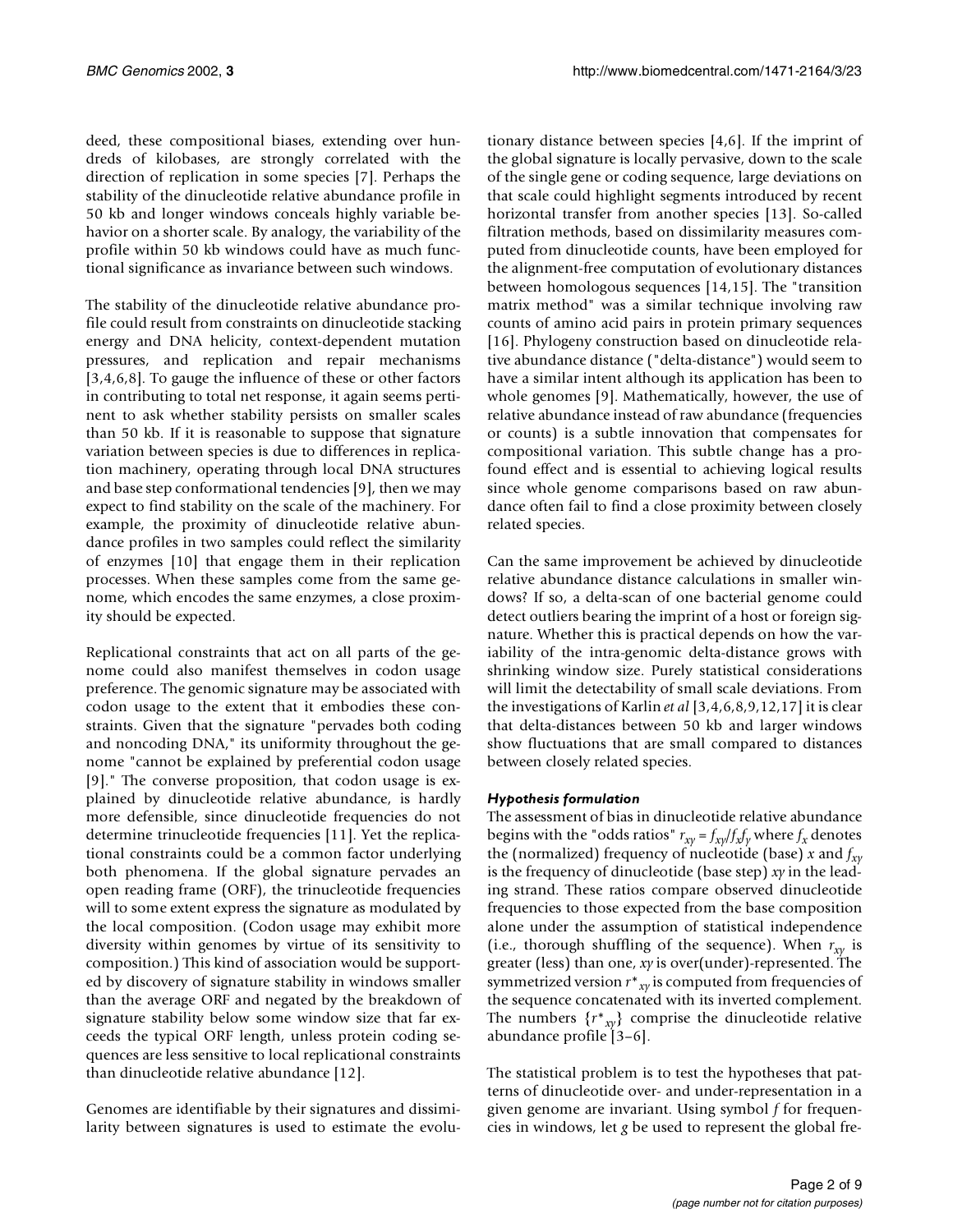quencies computed for a complete sequence (a genome or chromosome). The hypothesis asserts that *r*\**xy* in any window is approximately equal to a constant. This constant is the global signature  $c^*_{xy} = g^*_{xy}/g^*_{x}g^*_{y}$ .

Karlin, Landunga, and Blaisdell [8] assessed homogeneity of the dinucleotide relative abundance profile through the delta-distance δ<sup>\*</sup> = (1/16) Σ  $|r^*_{xy} - c^*_{xy}|$ . They provided standards for classifying  $\delta^*$  in 100 kb windows as follows: "random" (0 <  $1000\delta^*$  < 15), "very close" (15 <  $1000\delta^*$  < 30), "close"  $(30 < 1000\delta^* < 45)$ , "moderately related"  $(45)$  $1000δ* < 65$ ), and "distantly related" (65 < 1000δ\* < 95). The upper limit of the "random" range, which typifies thoroughly shuffled sequences, scales as  $1/\sqrt{n}$ , where *n* is the number of bases in the window.

The local stability of  $r_{xy}$  would be an ancillary result under the assumption of a stationary stochastic process, since then the frequencies converge in probability to fixed limits,  $f_x \rightarrow p_x$  and  $f_{xy}/f_x \rightarrow p_{xy}$  as  $n \rightarrow \infty$ . The simplest case would be a homogeneous Markov chain with base step transition probabilities  $p_{xy}$  and stationary base composition  $p_x$ . In this case the differences  $f_x - p_x$  and  $f_{xy}/f_x - p_{xy}$  tend to zero as  $1/\sqrt{n}$  and it is clear that  $r_{xy}$  -  $p_{xy}/p_y$  will vanish at the same rate [18]. Moreover, the globally computed quotient  $c_{xy} = g_{xy}/g_x g_y$  would be a consistent estimate of  $p_{xy}/p_y$ .

|  |  | Table 1: Sequences included in this survey |  |  |  |  |
|--|--|--------------------------------------------|--|--|--|--|
|--|--|--------------------------------------------|--|--|--|--|

Thus the separate terms of  $\Sigma |r_{xy} - c_{xy}|$  tend to zero as  $1/\sqrt{n}$ and the same must obviously apply to  $\delta^*$ .

We start however with the understanding that the sequence is fundamentally nonstationary, exhibiting statistically significant variations in base frequencies between non-overlapping windows [1,2]. Locally or globally estimated Markov models may describe it better than assuming that the bases are independent and identically distributed [19] but they fail to reflect the salient features of natural sequences [20]. For example, Robin and Daudin [21] compared the frequency of a specific motif in the genome sequence of *Haemophilus influenzae* to Markovian predictions and found that the observed frequencies were everywhere higher than predicted.

<span id="page-2-0"></span>This point aside, the stationary Markov analogy provides a useful benchmark in assessing local stability of the genomic signature. If nucleotide sequences behaved like Markov chains, then δ\*√*n* would not depend on *n*. We will examine this *scaled delta-distance* δ\*√*n* to see if it exhibits any trend. A decreasing ("super-Markov") trend would imply that signature stability emerges as the scale increases and could indicate the breakdown of stability for some window size below 50 kb.

| SN             | Sequence                                | Abbr             | kb    | <b>GenBank</b>   | date      |
|----------------|-----------------------------------------|------------------|-------|------------------|-----------|
|                | Archaeoglobus fulgidus                  | Aful             | 2178  | NC_000917        | 04 Jan 01 |
| $\overline{2}$ | <b>Bacillus subtilis</b>                | <b>B</b> sub     | 4214  | <b>NC 000964</b> | 12 Oct 01 |
| 3              | Borrelia burgdorferi                    | <b>Bbur</b>      | 910   | AE000783         | 09 Jan 01 |
| 4              | Campylobacter jejuni                    | Cjej             | 1641  | ALI1168          | 08 Jul 01 |
| 5              | Chlamydia pneumoniae   138              | Cpne             | 1226  | BA000008         | 08 Dec 00 |
| 6              | Chlamydia trachomatis                   | Ctra             | 1042  | AE001273         | 09 Jan 01 |
| 7              | Escherichia coli K12                    | Ecol             | 4639  | U00096           | 22 Dec 99 |
| 8              | Haemophilus influenzae                  | Hinf             | 1830  | L42023           | 22 Dec 99 |
| 9              | Helicobacter pylori J99                 | Hpyl             | 1643  | AE001439         | 09 Jan 01 |
| 10             | Methanococcus jannaschii                | Mjan             | 1664  | L77117           | 22 Dec 99 |
| $\mathbf{H}$   | Mycoplasma genitalium                   | Mgen             | 580   | <b>NC 000908</b> | 12 Mar 01 |
| $\overline{2}$ | Mycoplasma pneumoniae                   | Mpne             | 816   | NC 000912        | 13 Jul 01 |
| 13             | Plasmodium falciparum, chr II           | Pfa2             | 947   | <b>NC 000910</b> | 08 Nov 01 |
| 4              | Plasmodium falciparum, chr III          | Pfa3             | 1060  | <b>NC 000521</b> | 08 Nov 01 |
| 15             | Saccharomyces cerevisiae, chr XI        | Sc11             | 666   | <b>NC 001143</b> | 06 Jun 01 |
| 16             | Saccharomyces cerevisiae, chr XV        | Sc15             | 1091  | <b>NC 001147</b> | 22 Mar 01 |
| 17             | Staphylococcus aureus N315              | Saur             | 2813  | <b>NC 002745</b> | 04 Oct 01 |
| 18             | Synechocystis PCC6803                   | Syne             | 3573  | NC 000911        | 23 Oct 01 |
| 19             | Vibrio cholerae, chromosome I           | Vch I            | 2961  | AE003852         | 09 Jan 01 |
| 20             | Vibrio cholerae, chromosome II          | Vch <sub>2</sub> | 1072  | <b>NC 002506</b> | 13 Sep 01 |
| 21             | Arabidopsis thaliana, chr IV (1st half) | Ath4             | 8750  | NC 003075        | 21 Aug 01 |
| 22             | Human, chromosome XXII                  | Hs22             | 7657  | NT 001039        | 01 Dec 00 |
|                |                                         |                  |       |                  |           |
|                | sum                                     |                  | 52973 |                  |           |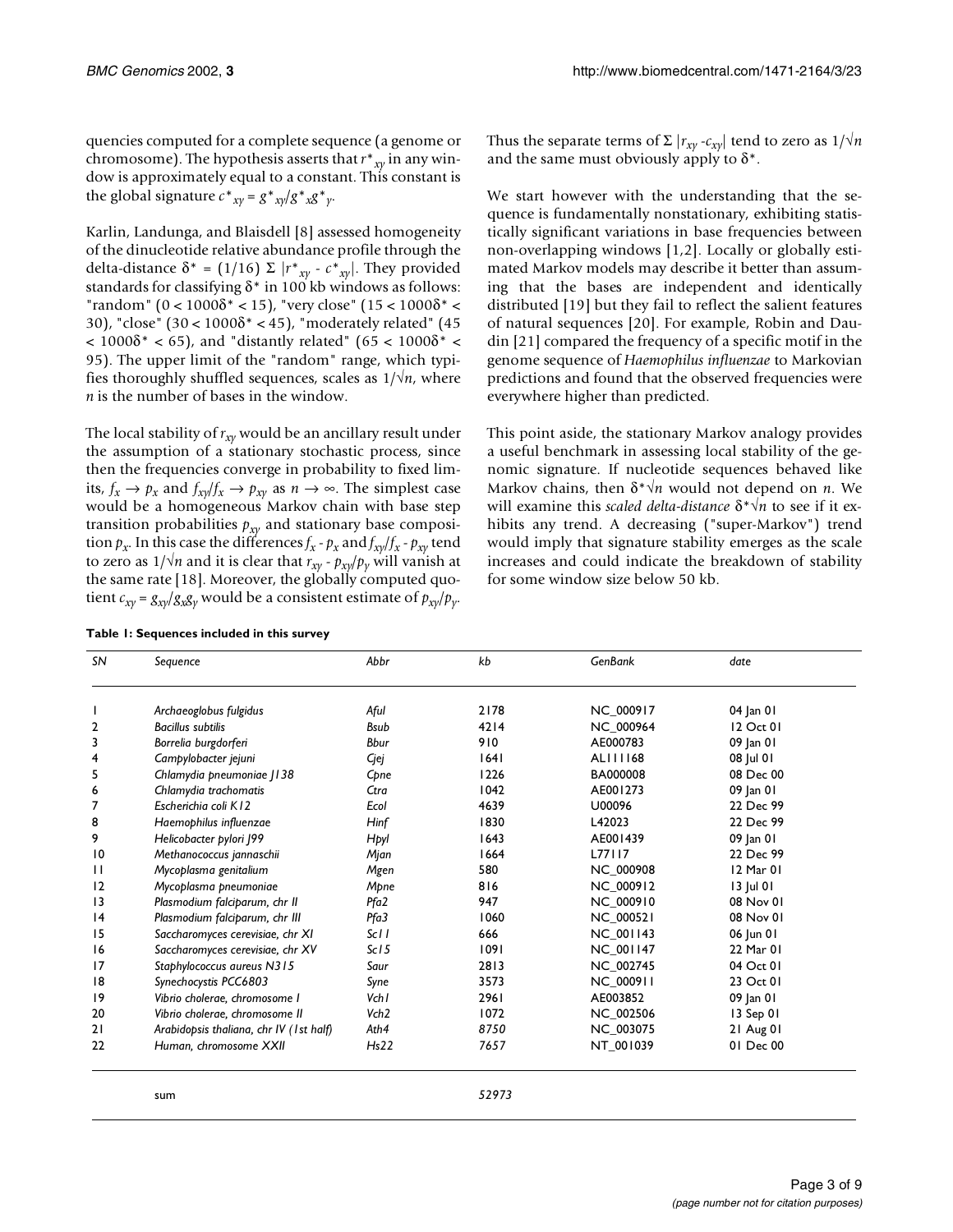# *Scope of the investigation*

This survey examines 22 sequences from 19 species and 17 genera. The sequences are listed in Table [1](#page-2-0) along with serial numbers (*SN*) and 4-letter abbreviations (*Abbr*). Most of them have been previously studied and found to show stability of the genomic signature in 50 kb windows [9]. The shortest is the 580 kb complete genome of *Mycoplasma genitalium*. The longest complete sequence is the 7657 kb *human chromosome XXII*.

The selected sequences, which are not always complete genomes, fall into two main classes, being typically (1) the chromosome that constitutes the largest single element in a prokaryotic genome or (2) one of the chromosomes in a eukaryotic genome. In the first case, for example, is the *Borrelia burgdorferi* sequence that excludes 21 identified plasmids. The second case is exemplified by *Plasmodium falciparum* where chromosomes II and III are selected to the exclusion of the other 12. Since our investigation focuses on scaling properties of the genomic signature, it is appropriate to consider sequences comprised of many 50 kb contigs, assuming that variation between such contigs is small compared to variation between species.

The present sample, which spans a wide range of G+C proportion, is hoped diverse enough that any consistent trends and features in the statistical picture it produces cannot be easily attributed to chance. A broader range of sequences, including mitochondrial and large viral genomes, has been surveyed by Karlin *et al* [3,4,6,8,9,12,17] using 50 kb and larger windows. This investigation, which applies similar methodology to smaller window sizes, concerns the intra-genomic homogeneity of dinucleotide relative abundance, and inter-sequence distance calculations are beyond its scope.

Our use of nonoverlapping windows is consistent with the methodology employed in prior studies using 50 kb and longer windows. (Overlapping windows with a high percentage overlap would be required to localize and sort out the significance of nonconforming segments that could possibly reflect a foreign signature.) Overlap would introduce statistical dependence between successive windows and such dependence could only complicate the analysis of variance within sequences. Window size was varied by factors of approximately two, the specific values being 50 kb, 25 kb, 10 kb, 5 kb, 2 kb, 1 kb, 500 b, 250 b, and 125 b.

# **Results and discussion**

# *Increasing trend in mean scaled delta-distance*

Table [2](#page-3-0) shows mean scaled delta-distance by sequence (Abbr) and window size (n). Scaled delta-distance, defined above as  $\delta^* \sqrt{n}$ , is a statistical invariant for any benchmark sequence generated by a Markov chain exhib-

iting the same signature as the given sequence. Except for the Borrelia burgdorferi sequence, the mean scaled deltadistance is increasing in window size for every sequence. The lone exception is a drop, for B. burgdorferi, from 3.580 to 3.553, as window size increases from 10 kb to 25 kb.

The essentially increasing trend in  $\delta^* \sqrt{n}$  has an obvious implication for the scalability of standard binning levels used in classifying intra-genomic delta-distance [8]. These levels cannot be re-scaled by the reciprocal square root of window size without admitting that the profiles seen through smaller windows are statistically closer to the global signature. The profiles seen through larger windows obviously tend toward the signature but local fluctuations tend to zero slower than 1/√*n* (i.e., the convergence rate is "sub-Markov").

# *Quasi-stable hierarchy of mean scaled delta-distances*

<span id="page-3-0"></span>The rows of Table [2](#page-3-0) are grouped as archaea (Aful, Mjan), protist (Pfa2, Pfa3), yeast (Sc11, Sc15), plant (Ath4), human (Hs22), or bacteria (all 14 others). Rows are averaged in groups and the results are plotted in Figure 1. Granted that the curves for archaea and bacteria are almost indistinguishable, we see that ranking mean scaled delta distances by groups produces about the same result for every window size. The one clear exception is the crossing of the curves for plant (Arabidopsis thaliana, chromosome IV) and human (chromosome XXII) between n = 2 kb and n = 5 kb. Thus the view through 50 kb windows shows that the imprint of the global signature is weaker in the latter; but 2 kb and smaller windows show relatively clearer imprints in the human chromosome.

# *Normality and homoscedasticity of log delta*

The increasing trend in all the curves of Figure 1 suggests that local deviations from the global signature are better described by a multiplicative error process (instead of additive). Therefore we examine the (natural) logarithms of the delta-distances in windows and find that they are close to normally distributed with nearly constant variance over the range of window size. Mean values of  $-log(\delta^*)$  are shown in Table [3](#page-3-0) with corresponding standard deviations in Table [4](#page-3-0).

Each pair of corresponding cells in Tables [3](#page-3-0) and [4](#page-3-0) defines a normal distribution with mean a variance determined by a sample of observed delta-distances. Each sample is subjected to the Kolmogorov-Smirnov test of fit to the corresponding normal distribution [22]. (We generate a random sample of the same size as the observed sample from a normal distribution with the same parameters. The Kolmogorov-Smirnov two-sample test is then invoked. The null hypothesis is that the observed and simulated samples share a common underlying distribution.) P-values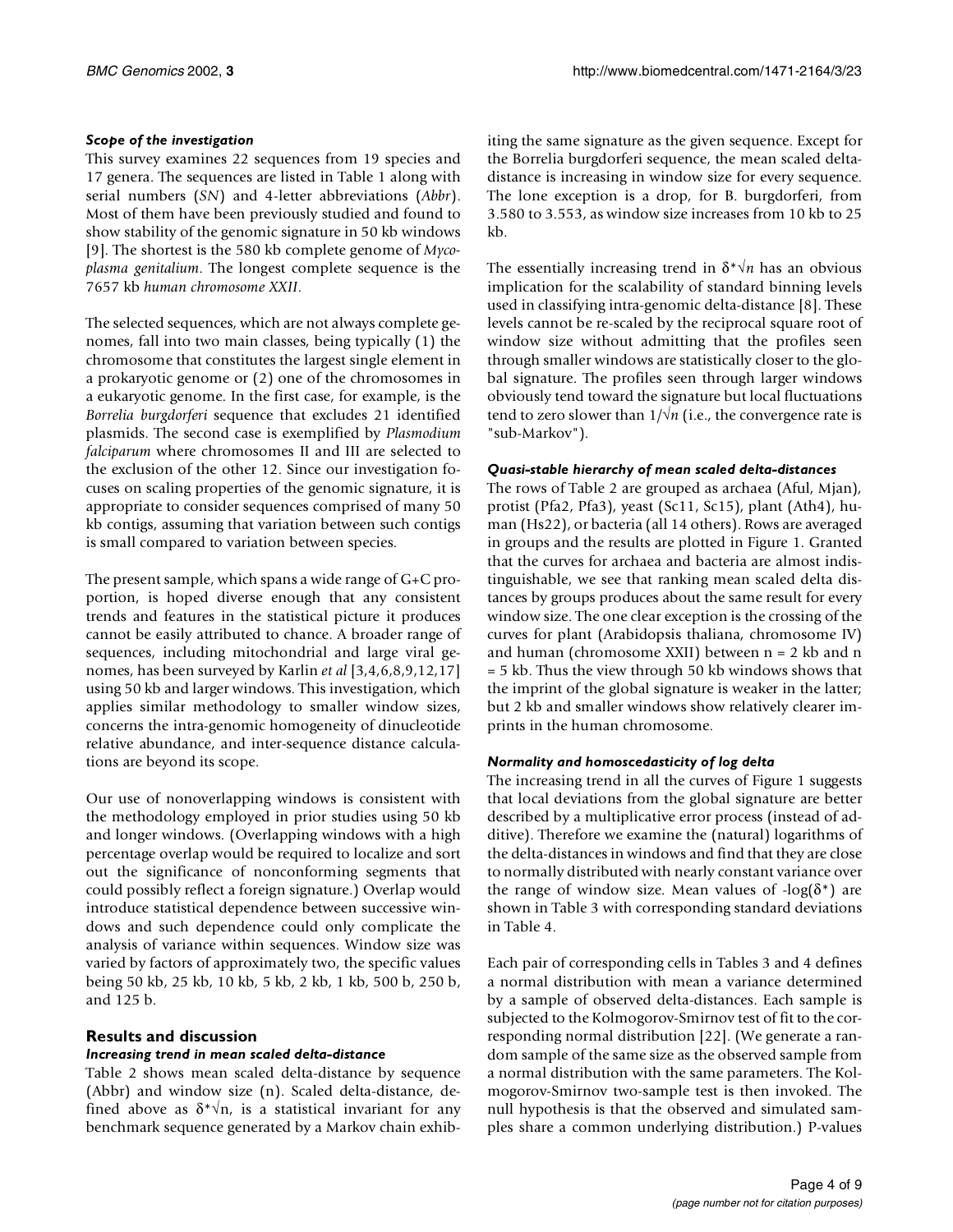| Abbr             | 125   | 250   | 500   | l k   | 2k    | 5 k   | 10k   | 25 k   | 50 k   |
|------------------|-------|-------|-------|-------|-------|-------|-------|--------|--------|
| Aful             | 2.064 | 2.159 | 2.304 | 2.509 | 2.767 | 3.120 | 3.346 | 3.439  | 3.619  |
| <b>Bsub</b>      | 2.133 | 2.210 | 2.350 | 2.570 | 2.848 | 3.379 | 3.984 | 5.022  | 6.099  |
| Bbur             | 2.531 | 2.609 | 2.746 | 2.914 | 3.123 | 3.443 | 3.580 | 3.553  | 3.934  |
|                  |       |       |       |       |       |       |       |        |        |
| Cjej             | 2.452 | 2.530 | 2.695 | 2.937 | 3.208 | 3.551 | 3.732 | 3.981  | 4.047  |
| Cpne             | 2.162 | 2.228 | 2.331 | 2.487 | 2.689 | 3.074 | 3.316 | 3.562  | 3.843  |
| Ctra             | 2.189 | 2.259 | 2.378 | 2.532 | 2.724 | 3.028 | 3.202 | 3.356  | 3.699  |
| Ecol             | 2.060 | 2.137 | 2.259 | 2.451 | 2.706 | 3.105 | 3.412 | 3.747  | 4.118  |
| Hinf             | 2.209 | 2.310 | 2.471 | 2.671 | 2.953 | 3.344 | 3.685 | 3.832  | 4.364  |
| Hpyl             | 2.256 | 2.340 | 2.500 | 2.740 | 3.024 | 3.414 | 3.809 | 4.171  | 4.565  |
| Mjan             | 2.368 | 2.474 | 2.664 | 2.916 | 3.232 | 3.620 | 4.082 | 4.634  | 5.376  |
| Mgen             | 2.371 | 2.474 | 2.644 | 2.884 | 3.221 | 3.753 | 4.500 | 5.705  | 6.761  |
| Mpne             | 2.247 | 2.389 | 2.583 | 2.892 | 3.266 | 3.896 | 4.273 | 4.799  | 5.401  |
| Pfa2             | 4.352 | 4.530 | 4.884 | 5.384 | 5.996 | 6.993 | 7.655 | 9.008  | 10.404 |
| Pfa3             | 4.265 | 4.486 | 4.910 | 5.459 | 6.185 | 7.308 | 8.549 | 10.649 | 11.908 |
| Sc11             | 2.260 | 2.344 | 2.442 | 2.568 | 2.717 | 2.965 | 3.009 | 3.226  | 3.627  |
| ScI <sub>5</sub> | 2.256 | 2.336 | 2.451 | 2.564 | 2.676 | 2.828 | 2.983 | 3.412  | 3.681  |
| Saur             | 2.385 | 2.480 | 2.663 | 2.910 | 3.222 | 3.730 | 4.310 | 5.201  | 5.593  |
| Syne             | 2.036 | 2.106 | 2.229 | 2.433 | 2.648 | 2.958 | 3.173 | 3.447  | 3.635  |
| Vchl             | 2.100 | 2.192 | 2.338 | 2.535 | 2.801 | 3.286 | 3.701 | 4.231  | 4.504  |
| Vch <sub>2</sub> | 2.083 | 2.160 | 2.271 | 2.440 | 2.662 | 3.116 | 3.525 | 4.077  | 4.728  |
| Ath4             | 2.581 | 2.786 | 3.073 | 3.434 | 3.842 | 4.417 | 4.934 | 5.675  | 6.299  |
| Hs22             | 2.398 | 2.581 | 2.863 | 3.243 | 3.723 | 4.557 | 5.331 | 6.627  | 7.790  |
| average          | 2.441 | 2.547 | 2.728 | 2.972 | 3.279 | 3.763 | 4.181 | 4.783  | 5.357  |

**Table 2: Mean scaled delta-distance by sequence and window size**

**Table 3: Mean log delta-distance (times -1) by sequence and window size together with log-linear regression results**

| Abbr             | <b>125</b> | 250  | 500  | l k  | 2k   | 5 k  | 10k  | 25 k | 50 k | inter    | slope   | <b>MAR</b> |
|------------------|------------|------|------|------|------|------|------|------|------|----------|---------|------------|
| Aful             | 1.74       | 2.04 | 2.33 | 2.60 | 2.85 | 3.20 | 3.47 | 3.89 | 4.18 | 0.179    | $-.400$ | 0.021      |
| Bsub             | 1.71       | 2.02 | 2.31 | 2.58 | 2.84 | 3.15 | 3.35 | 3.59 | 3.77 | $-161$   | $-.342$ | 0.059      |
| Bbur             | 1.55       | 1.86 | 2.16 | 2.45 | 2.73 | 3.10 | 3.41 | 3.91 | 4.16 | 0.560    | $-.435$ | 0.025      |
| Cjej             | 1.58       | 1.89 | 2.18 | 2.44 | 2.71 | 3.08 | 3.39 | 3.78 | 4.12 | 0.433    | $-417$  | 0.020      |
| Cpne             | 1.70       | 2.01 | 2.32 | 2.60 | 2.87 | 3.20 | 3.50 | 3.90 | 4.21 | 0.262    | $-411$  | 0.021      |
| Ctra             | 1.68       | 2.00 | 2.30 | 2.58 | 2.86 | 3.22 | 3.50 | 3.91 | 4.13 | 0.267    | $-410$  | 0.017      |
| Ecol             | 1.74       | 2.05 | 2.35 | 2.62 | 2.88 | 3.20 | 3.46 | 3.82 | 4.06 | 0.052    | $-.382$ | 0.019      |
| Hinf             | 1.68       | 1.98 | 2.27 | 2.54 | 2.80 | 3.15 | 3.40 | 3.81 | 3.99 | 0.162    | $-.388$ | 0.021      |
| Hpyl             | 1.66       | 1.97 | 2.26 | 2.52 | 2.78 | 3.13 | 3.37 | 3.77 | 4.06 | 0.213    | $-.393$ | 0.017      |
| Mjan             | 1.61       | 1.92 | 2.19 | 2.46 | 2.71 | 3.07 | 3.30 | 3.63 | 3.81 | 0.112    | $-.368$ | 0.028      |
| Mgen             | 1.61       | 1.91 | 2.20 | 2.46 | 2.70 | 3.02 | 3.19 | 3.41 | 3.63 | $-105$   | $-332$  | 0.058      |
| Mpne             | 1.66       | 1.95 | 2.22 | 2.45 | 2.68 | 2.97 | 3.21 | 3.56 | 3.76 | $-0.32$  | $-.347$ | 0.022      |
| Pfa2             | 1.06       | 1.35 | 1.63 | 1.88 | 2.12 | 2.43 | 2.69 | 3.02 | 3.18 | 0.604    | $-.355$ | 0.027      |
| Pfa3             | 1.07       | 1.36 | 1.63 | 1.88 | 2.11 | 2.43 | 2.64 | 2.87 | 3.12 | 0.482    | $-.336$ | 0.038      |
| Sc11             | 1.66       | 1.97 | 2.28 | 2.59 | 2.88 | 3.25 | 3.58 | 3.98 | 4.20 | 0.389    | $-428$  | 0.019      |
| Sc15             | 1.66       | 1.97 | 2.27 | 2.58 | 2.89 | 3.30 | 3.57 | 3.93 | 4.19 | 0.370    | $-426$  | 0.022      |
| Saur             | 1.60       | 1.91 | 2.19 | 2.46 | 2.71 | 3.05 | 3.26 | 3.53 | 3.79 | 0.066    | $-.360$ | 0.037      |
| Syne             | 1.76       | 2.07 | 2.37 | 2.64 | 2.91 | 3.28 | 3.56 | 3.93 | 4.23 | 0.177    | -.406   | 0.012      |
| Vch I            | 1.72       | 2.03 | 2.32 | 2.59 | 2.85 | 3.16 | 3.40 | 3.74 | 3.99 | 0.023    | $-.373$ | 0.023      |
| Vch <sub>2</sub> | 1.73       | 2.04 | 2.34 | 2.62 | 2.88 | 3.18 | 3.43 | 3.74 | 3.97 | $-0.023$ | $-.369$ | 0.035      |
| Ath4             | 1.53       | 1.80 | 2.05 | 2.29 | 2.53 | 2.85 | 3.10 | 3.43 | 3.68 | 0.166    | $-.355$ | 0.008      |
| Hs22             | 1.62       | 1.91 | 2.16 | 2.39 | 2.61 | 2.87 | 3.05 | 3.29 | 3.46 | $-250$   | $-.303$ | 0.043      |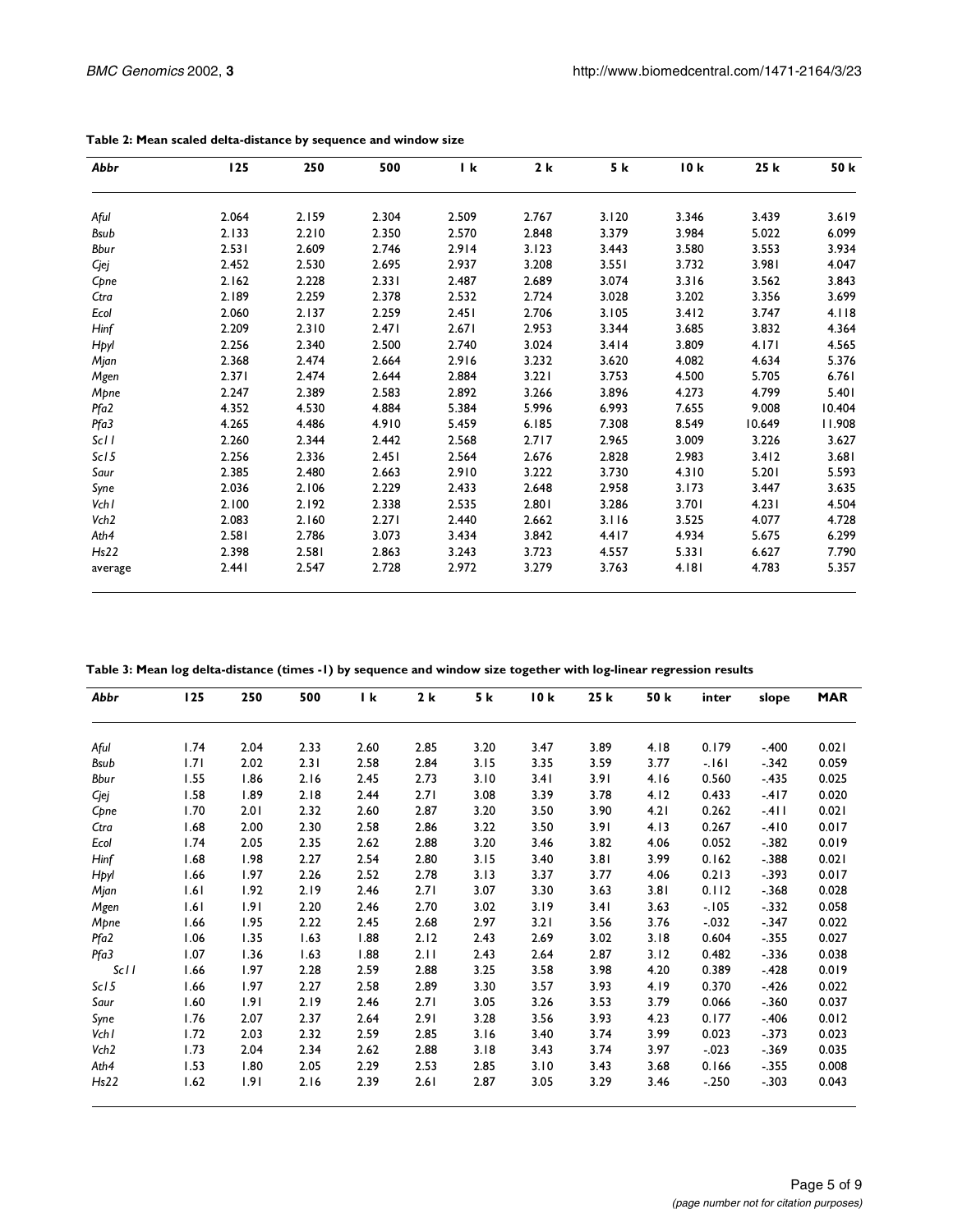| Abbr             | 125  | 250  | 500  | l k   | 2 k  | 5 k  | 10k  | 25 k | 50 k |
|------------------|------|------|------|-------|------|------|------|------|------|
| Aful             | .328 | .335 | .345 | .358  | .366 | .396 | .374 | .357 | .328 |
| Bsub             | .331 | .338 | .350 | .377  | .398 | .440 | .491 | .500 | .545 |
| Bbur             | .356 | .350 | .356 | .361  | .363 | .383 | .392 | .474 | .474 |
| Cjej             | .352 | .349 | .356 | .367  | .376 | .412 | .422 | .431 | .444 |
| Cpne             | .334 | .335 | .345 | .362  | .350 | .374 | .439 | .478 | .579 |
| Ctra             | .328 | .337 | .341 | .339  | .348 | .370 | .360 | .359 | .261 |
| Ecol             | .327 | .333 | .343 | .360  | .377 | .388 | .409 | .380 | .362 |
| Hinf             | .340 | .345 | .357 | .372  | .400 | .424 | .438 | .477 | .324 |
| Hpyl             | .344 | .354 | .363 | .382  | .402 | .429 | .415 | .474 | .518 |
| Mjan             | .355 | .355 | .362 | .384  | .401 | .424 | .435 | .423 | .394 |
| Mgen             | .339 | .345 | .365 | .370  | .384 | .408 | .444 | .448 | .539 |
| Mpne             | .344 | .342 | .348 | .344  | .367 | .380 | .337 | .395 | .272 |
| Pfa2             | .466 | .452 | .448 | .45 I | .455 | .479 | .447 | .500 | .422 |
| Pfa3             | .454 | .451 | .463 | .486  | .482 | .519 | .534 | .499 | .523 |
| ScII             | .345 | .358 | .358 | .396  | .399 | .393 | .384 | .425 | .420 |
| ScI <sub>5</sub> | .341 | .350 | .341 | .374  | .398 | .407 | .335 | .457 | .421 |
| Saur             | .339 | .344 | .361 | .384  | .397 | .450 | .460 | .482 | .449 |
| Syne             | .336 | .346 | .370 | .387  | .407 | .433 | .440 | .415 | .438 |
| Vch I            | .331 | .338 | .350 | .369  | .396 | .418 | .440 | .480 | .413 |
| Vch <sub>2</sub> | .323 | .333 | .329 | .351  | .348 | .347 | .408 | .390 | .470 |
| Ath4             | .364 | .370 | .374 | .374  | .379 | .409 | .420 | .453 | .479 |
| Hs22             | .396 | .412 | .432 | .449  | .461 | .468 | .475 | .464 | .438 |

**Table 4: Standard deviations of log delta-distance by sequence and window size**

**Table 5: P-values from the Kolmogorov-Smirnov test of the normality of log delta-distance by sequence and window size**

| Abbr             | 125            | 250   | 500   | I k   | 2k    | 5 k   | 10k   | 25 k   | 50 k  |
|------------------|----------------|-------|-------|-------|-------|-------|-------|--------|-------|
| Aful             | .0000          | .0000 | .0046 | .1206 | .7380 | .0733 | .9525 | .9859  | .6249 |
| <b>Bsub</b>      | .0000          | .0000 | .0003 | .3529 | .3773 | .0619 | .1773 | .2425  | .0613 |
| Bbur             | .0029          | .0446 | .0971 | .3117 | .2172 | .2034 | .4773 | .9762  | .9631 |
| Cjej             | .0001          | .0068 | .0263 | .4755 | .6395 | .5143 | .3476 | .9908  | .6351 |
| Cpne             | .0000          | .0000 | .0440 | .0092 | .7128 | .9644 | .2337 | .0503  | .6601 |
| Ctra             | .0003          | .0000 | .0834 | .8044 | .7337 | .4133 | .1112 | .4046  | .9831 |
| Ecol             | .0000          | .0002 | .0070 | .3949 | .4570 | .6386 | .6226 | .7668  | .6447 |
| Hinf             | .0000          | .0003 | .0290 | .4296 | .6943 | .0066 | .3318 | .6128  | .8745 |
| Hpyl             | .0008          | .0138 | .3782 | .6892 | .6623 | .0634 | .0718 | .6847  | .0791 |
| Mjan             | .0154          | .0000 | .0810 | .7487 | .7469 | .2369 | .5795 | .5344  | .4135 |
| Mgen             | .0056          | .0199 | .0783 | .5851 | .3056 | .9500 | .9789 | .9901  | .4792 |
| Mpne             | .0004          | .1286 | .3282 | .6395 | .4303 | .3476 | .5625 | .4337  | .7164 |
| Pfa2             | .0529          | .0897 | .2247 | .0913 | .1855 | .6736 | .9891 | .8849  | .2754 |
| Pfa3             | .1893          | .0387 | .0899 | .2086 | .2014 | .0007 | .1906 | .1123  | .3650 |
| Sc11             | .0095          | .1440 | .0530 | .3464 | .6546 | .2988 | .1489 | .5010  | .5882 |
| Sc15             | .0162          | .0036 | .6316 | .8316 | .5645 | .3060 | .9479 | 1.0000 | .3517 |
| Saur             | .0000          | .0006 | .0493 | .1764 | .1927 | .1725 | .0321 | .7851  | .9031 |
| Syne             | .0000          | .0287 | .0137 | .0189 | .0530 | .2909 | .0426 | .2127  | .2563 |
| Vch I            | .0000          | .0001 | .1369 | .1247 | .4672 | .0545 | .8498 | .3087  | .0019 |
| Vch <sub>2</sub> | .0000          | .0000 | .2251 | .6515 | .8533 | .8367 | .9399 | .7912  | .6028 |
| Ath4             | .1380          | .0000 | .0047 | .1124 | .4461 | .5067 | .8097 | .3982  | .4813 |
| Hs22             | .0000          | .0000 | .0000 | .0000 | .0000 | .0089 | .1619 | .0015  | .0360 |
| accept           | $\overline{2}$ | 3     | 12    | 19    | 21    | 9     | 20    | 21     | 20    |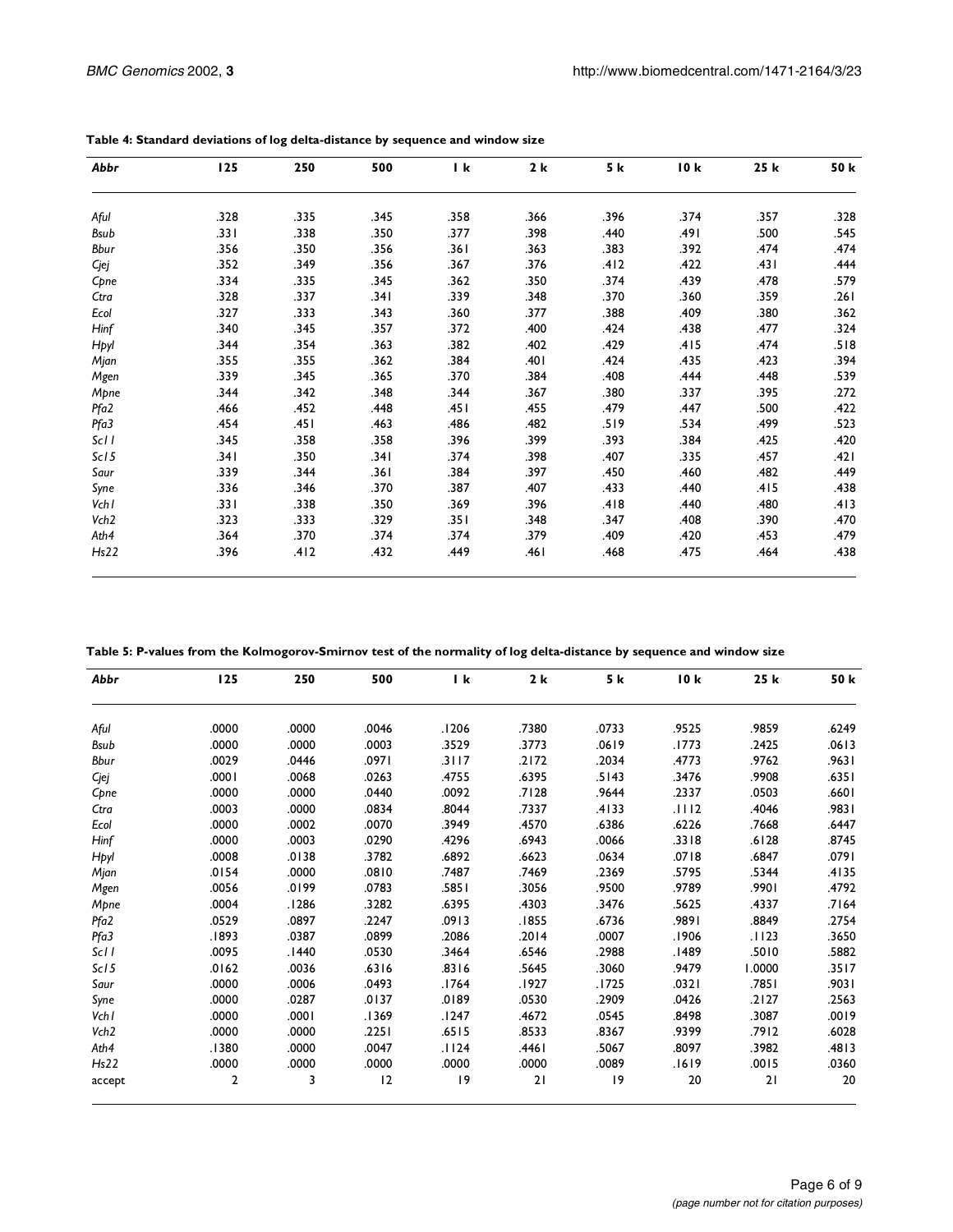#### Mean Scaled Delta



#### **Figure 1**

**Mean scaled delta-distance versus window size for six subsets of the sequences.** The mean intra-genomic deltadistance for windows of a given size on each sequence was computed and scaled up by the square root of window size to give the numbers shown in Table [1.](#page-2-0) Then the table is condensed by grouping its 22 rows into 6 subsets as defined in the text. Each curve shows the group-wise average.

from the test, which measure support for the null hypothesis of normality, are shown in Table [5](#page-3-0). The bottom row of Table [5](#page-3-0) counts (by window size) the number of times the test accepts normality of  $log(\delta^*)$  at the 5% significance level.

Delta-distances tend to fit the log-normal distribution better for window sizes 1 kb and larger. Rejection of log-normality for the smallest window sizes is to some extent a consequence of increasing sample size. The apparent goodness-of-fit actually gets better as window size decreases as illustrated in Figure 2 for three indicated window sizes on the *Haemophilus influenzae* sequence. (The sample CDF approaches a smooth curve as window size declines and the number of windows increases. The heavy plotted points are from log-normal distribution functions with means and variances of the corresponding samples.)

#### *Sub-Markov convergence rate of mean log delta*

Since  $\delta^* \vee n$  is essentially increasing in n, we infer that the locally computed dinucleotide relative abundance converges to the global signature more slowly than the reciprocal square root of window size. The log-normality of the intragenomic delta distance suggests a log-linear model of the form  $log(\delta^*) = \alpha - \beta log(n)$  for intercept (α) and slope



#### **Figure 2**

**Cumulative distribution functions (CDFs) of log delta-distance computed from windows of three sizes on the***Haemophilus influenzae* **genome.** The CDF gives the fraction of windows in which log delta-distance did not exceed the abscissa. The empirical CDFs are drawn with connected line segments and they increase in smoothness with the total number of windows. The discrete points (squares) trace the CDFs of corresponding normal distributions having the same mean and variance as the three sets of observations.

(β) coefficients that can be estimated for each sequence (or group) by simple linear regression. Table [3](#page-3-0), columns 10 and 11, give intercept and slope coefficients of least squares fits to the scatter plots of mean  $log(\delta^*)$  versus log(n). Column 12 gives the mean absolute residual (MAR) to indicate the closeness of the straight line fit. All estimated slope coefficients are greater than the benchmark value -1/2 implied by the Markovian analogy. Figure 3 shows least squares fits to log-log scatter plots obtained by grouping rows of Table [3](#page-3-0) (in the same as way described above for going from Table [2](#page-3-0) to Figure 1).

#### *Weakly consistent patterns of intragenomic variability in delta-distance*

Residual accumulated delta-distance (RADD) is defined as window size times the cumulative sum of terms  $\delta^*(t)$  mean( $\delta^*$ ),  $t = 1, 2, ..., T$  where  $t$  is the position index (counted in windows from the 5' end) and *T* is the total number of windows. Here mean( $\delta^*$ ) is just the average of unscaled delta-distances in windows of size *n*. Since δ\*(1)  $+...+\delta^{*}(T) = T$  mean( $\delta^{*}$ ), a plot of RADD versus *t* always returns to zero. The RADD plot will superficially resemble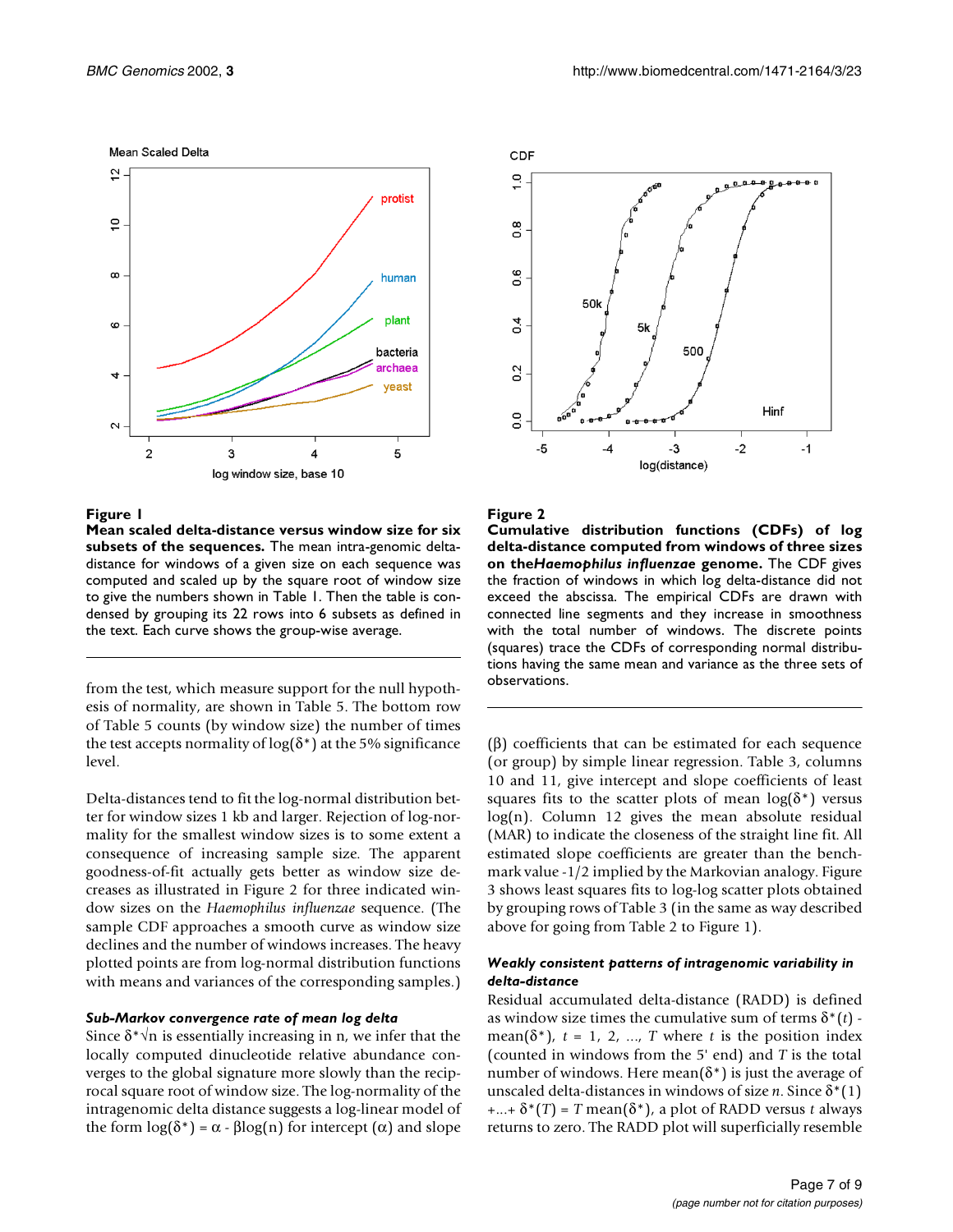#### Mean Log Delta



#### **Figure 3**

**Mean log delta-distance versus window size for six subsets of the sequences.** The lines show simple linear regressions of the mean log delta-distance on log window size. The plotted points were obtained by grouping rows of Table [3](#page-3-0) as described in the text.

random walks obtained by integrating counts of purine minus pyrimidine bases. Such "walking plots" are useful in depicting long range compositional biases concomitant to replication [7] and their self-similarity with respect to re-scaling has been said to instantiate the "fractal geometry of nature [23,24]."

Here we use the RADD plot to examine how well deltadistances in smaller windows are smoothed by corresponding larger windows. For example, take a single 50 kb window on the *M. genitalium* sequence, compute its deltadistance from the global signature, then divide it into 50 contiguous 1 kb windows and repeat the calculation for each piece. Do the 50 delta-distances exhibit random fluctuations about the level indicated by the single larger window? If so, the patterns would be judged consistent, and that result would typify a stationary process. Such consistency is only weakly evidenced In Figure 4, however, as larger scales give rise to emergent trends. The same effect is seen in Figure 5 where the 125 b and 1 kb traces track each other closely but diverge from the other traces in the central region.

#### **Conclusions**

The imprint of the global signature is locally pervasive on all scales considered in the sequences that were scanned. No lower bound can yet be placed on the local scale on



#### **Figure 4**

**Residual accumulated delta-distance (RADD) versus position for the** *Mycoplasma genitalium* **sequence.** The RADD is plotted against fractional position for each of four indicated window sizes. The full horizontal scale is 580 kb.



#### **Figure 5**

**Residual accumulated delta-distance (RADD) versus position for the** *Human chromosome XXII* **sequence.** The RADD is plotted against fractional position for each of four indicated window sizes. The full horizontal scale is 7650 kb.